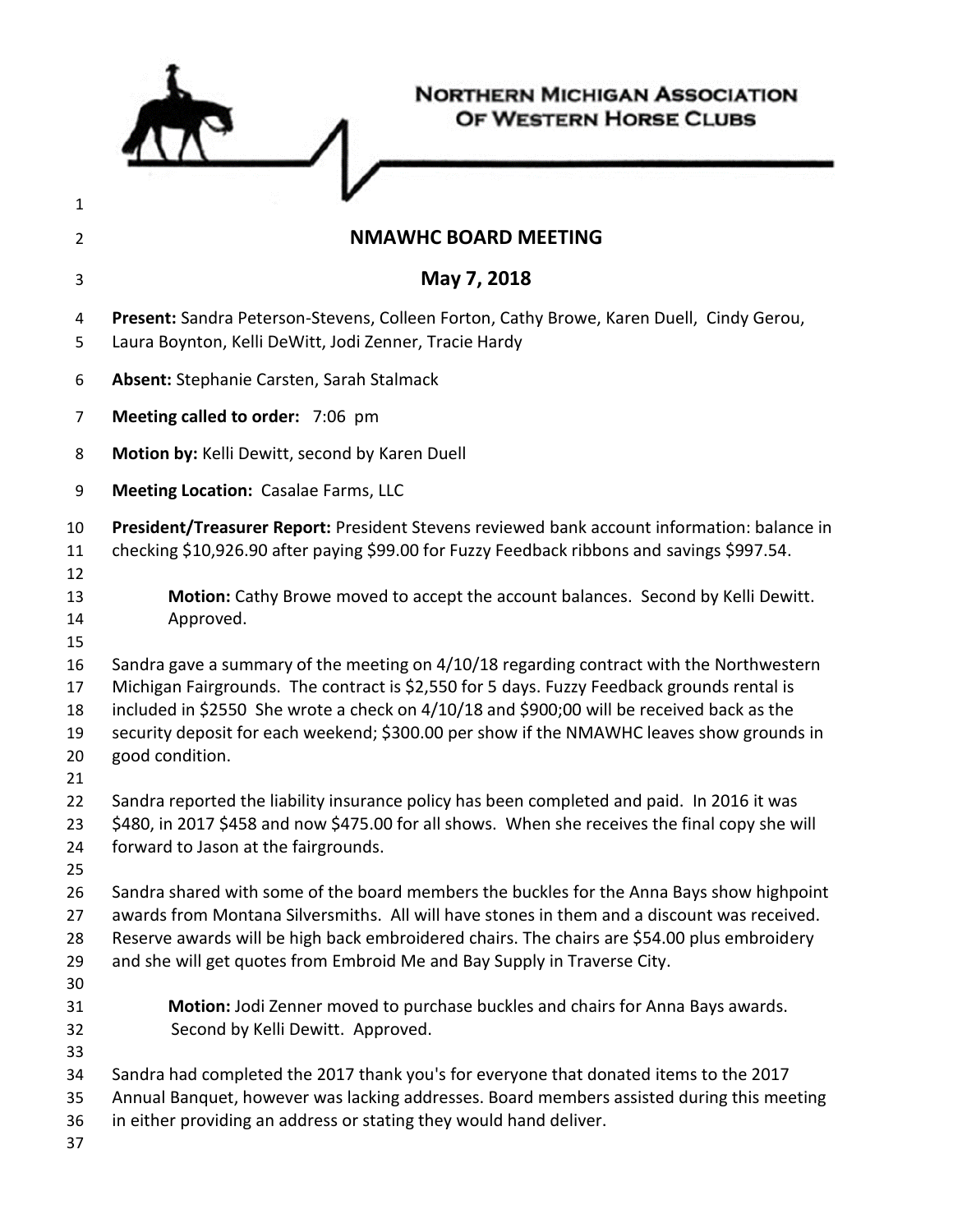| 38       | Sandra revised the sponsorship form with the new treasurer information, however, Kristin Scott          |
|----------|---------------------------------------------------------------------------------------------------------|
| 39       | has not responded if she will be the assistant treasurer, therefore, Jodi suggested to remove           |
| 40       | names and just have the treasurer email, nmawhctreasurer@gmail.com. Jodi will update the                |
| 41       | form and send out to the board. Additional revisions made to the form:                                  |
| 42<br>43 | Main event sponsor will also receive a buckle and the rate will be reduced from \$2500<br>to \$1000.00. |
| 44       | Grand Champion buckle is from Montana Silversmith, not Gist Silversmith<br>$\bullet$                    |
| 45       | Any sponsor donating \$100.00 or more will be able to display a banner for their business<br>$\bullet$  |
|          |                                                                                                         |
| 46       | Wording "per class" will be removed where applicable<br>$\bullet$                                       |
| 47       |                                                                                                         |
| 48       | Motion: Karen Duell moves to accept the changes to the sponsorship form. Second by                      |
| 49       | Kelli Dewitt. Approved.                                                                                 |
| 50       |                                                                                                         |
| 51       | Vice President Report: Cathy Browe to call 5/8/18 to make sure the ribbons for Fuzzy Feedback           |
| 52       | have been shipped. She has secured a food vendor. Fairgrounds update was given by other                 |
| 53       | board members during this time:                                                                         |
| 54       | Jason will have the PA system working                                                                   |
| 55       | Jodi Zenner has a key to the booth that belongs to the Horse and Pony Council; she will<br>$\bullet$    |
| 56       | let Mandy DePeuy know that she is using it.                                                             |
| 57       | Bleach and sprayer is provided for stall cleaning.<br>$\bullet$                                         |
| 58       | A list of each horse with coggins number must be maintained at each show and turned<br>$\bullet$        |
| 59       | into the fair board. Pictures can be taken of the coggins assention numbers and/or a                    |
| 60       | spreadsheet can be kept.                                                                                |
| 61       | Jason is getting a new drag for the arena.<br>$\bullet$                                                 |
| 62       | Barn rules are going to be posted.<br>$\bullet$                                                         |
| 63       | No parking signs are being posted.<br>$\bullet$                                                         |
| 64       | Campgrounds may have wifi.<br>$\bullet$                                                                 |
| 65       | The arena's will be watered.<br>$\bullet$                                                               |
| 66       | Next fair board meeting is Thursday 5/10/18 and Cindy Gerou is attending and will ask if<br>$\bullet$   |
| 67       | the PA will be available 5/19/18 and 5/23/18.                                                           |
| 68       |                                                                                                         |
| 69       | For Fuzzy Feedback:                                                                                     |
| 70       | Cathy and Jodi will be in the booth<br>$\bullet$                                                        |
| 71       | Jodi to bring \$200-250 for start up money in the cash box<br>$\bullet$                                 |
| 72       | A ring steward is needed<br>$\bullet$                                                                   |
| 73       | Two hotel rooms have been reserved for judges as two judges did not need rooms, at<br>$\bullet$         |
| 74       | the Fairfield Inn for \$224.00 per night.                                                               |
| 75       |                                                                                                         |
| 76       | Secretary Report: Minutes of April 2018 distributed and reviewed. Clarification on line #105            |
| 77       | that Colleen Forton is unable to be in the booth during shows, therefore she is not the assistant       |
| 78       | points secretary. The minutes were approved; however, Secretary Hardy was unable to discern             |
| 79       | who made the motion.                                                                                    |
| 80       |                                                                                                         |
| 81       | Secretary Hardy received the external hard drive from Jodi Zenner at this meeting.                      |
| 82       |                                                                                                         |
| 83       | Secretary Hardy was charged with emailing the Fuzzy Feedback show bill as soon as possible.             |
| 84       | Also, is to send the Anna Bays show bill separately, however, not completed as of this meeting          |
|          |                                                                                                         |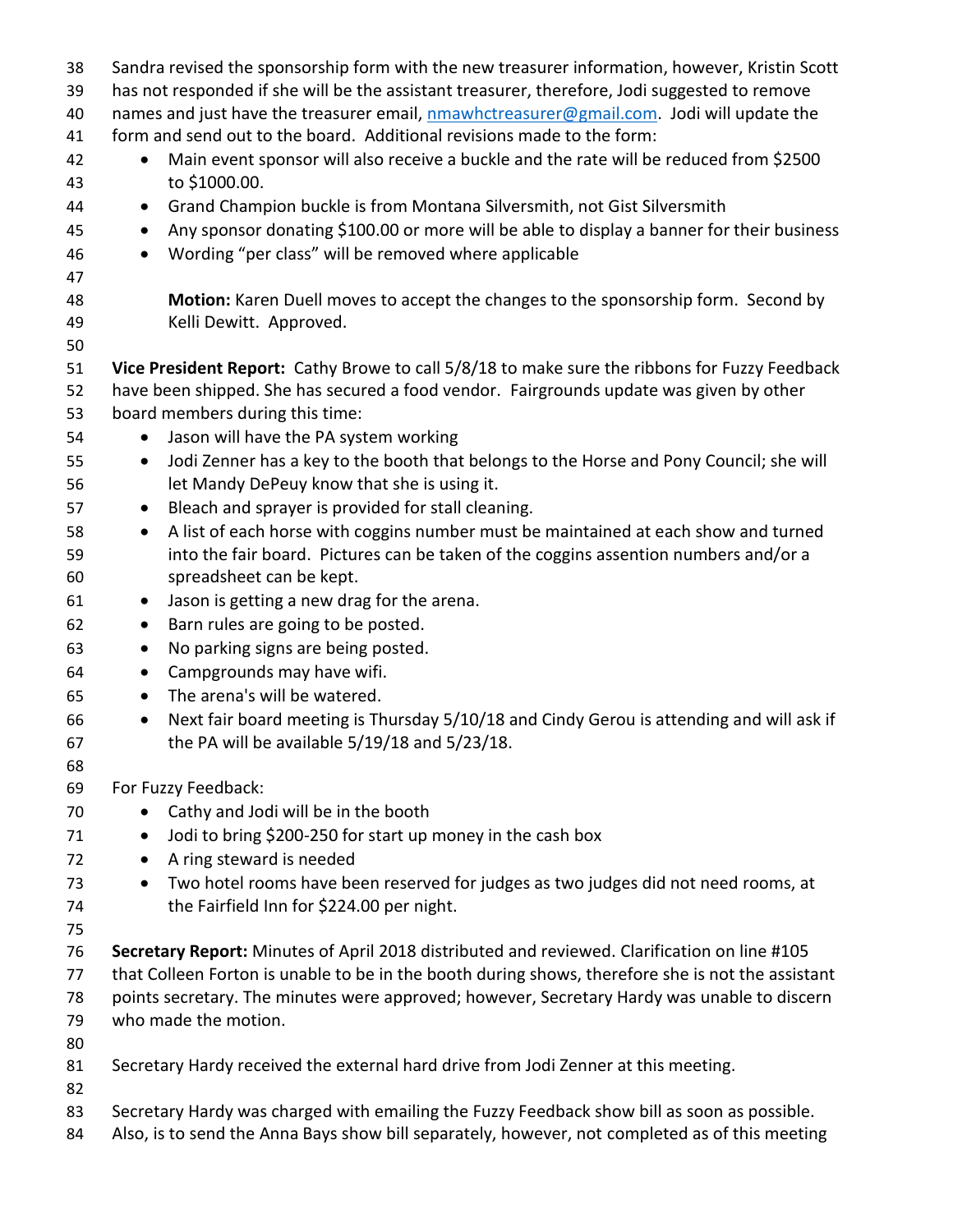| 85         | as we are waiting for clarification with the points situation with 4SEAS. Secretary Hardy will                                              |
|------------|---------------------------------------------------------------------------------------------------------------------------------------------|
| 86         | need both show bills in electronic format.                                                                                                  |
| 87         |                                                                                                                                             |
| 88         | <b>New Business:</b>                                                                                                                        |
| 89         | 1. Colleen Forton emphasized that points need to be in a correct format so there is                                                         |
| 90         | not any hand calculations needing to be done after the fact. Also points need to                                                            |
| 91         | be broken down per rider in detail so rider may double check as desired.                                                                    |
| 92         | 2. Form for approving points from other clubs was discussed.                                                                                |
| 93         | a. No form found as an electronic or paper document                                                                                         |
| 94         | b. Fee is \$35.00                                                                                                                           |
| 95         | c. Once points system is determined and purchased a form needs to be                                                                        |
| 96         | developed and will be used for year end per Jodi; format matters.                                                                           |
| 97         | 3. A notice needs to be put out with Cindy Gerou as the contact to groups to clean                                                          |
| 98         | stalls after shows. Groups will need to bring their own supplies; brooms, pitch                                                             |
| 99         | forks, brooms, wheelbarrows.                                                                                                                |
| 100        | Motion: Jodi Zenner moves to approve this announcement and for Laura                                                                        |
| 101        | Boynton to put on Facebook. Second by Kelli Dewitt. Approved                                                                                |
| 102        | 4. In order to boost posts on Facebook, there is a \$3.00 per boost fee. This will                                                          |
| 103        | allow more to see posts.                                                                                                                    |
| 104        | Motion: A motion was made for Laura to use Jodi's club account credit                                                                       |
| 105        | card not to exceed \$50.00 per month to boost club Facebook posts. Second by                                                                |
| 106        | Cathy Browe. Approved. Jodi shared her credit card information with Laura.                                                                  |
| 107        | Points for upcoming shows in area:<br>5.                                                                                                    |
| 108        | a. Cherry Classic: points will count for NMAWHC members                                                                                     |
| 109<br>110 | b. Cherry Sizzler: points will not count for NMAWHC members due to this<br>being strictly for 4H members and the classes within 4H changing |
| 111        | c. 4SEAS shows: still awaiting word if points will be shared with NMAWHC                                                                    |
| 112        | members; there is a board meeting on 5/11/18 at ORVIS and 6 shows will                                                                      |
| 113        | be hosted by 4SEAS: 6/30 and 7/1 in Traverse City that are double                                                                           |
| 114        | judged; 7/28 and 7/29 in Big Rapids with only one judge                                                                                     |
| 115        | d. Anna Bays-perhaps have a highpoint winner per day instead of per series                                                                  |
| 116        |                                                                                                                                             |
| 117        | <b>Old Business:</b>                                                                                                                        |
| 118        | 1. Jodi Zenner was unable to download a demo of the points program to the new                                                               |
| 119        | points computer. Show Pro is the same program the 4SEAS has and she                                                                         |
| 120        | downloaded the entire program. It is a Michigan based company and program is                                                                |
| 121        | \$500.00 per year. The professional version is \$450.00, will print cards for \$5.00                                                        |
| 122        | per day per show, but will not tally year end and would be more expensive. Last                                                             |
| 123        | year the points secretary was paid \$500.00 to tally the points. Other programs                                                             |
| 124        | were one-time buys. HSS Show Management trial version would not download.                                                                   |
| 125        | Gatekeeper was for Dressage only. Funwave had no trial version. Another other                                                               |
| 126        | programs would not give Jodi a trial version. Many board members, but not all,                                                              |
| 127        | were on their phones during the meeting looking at various programs, however,                                                               |
| 128        | not everyone was able to see any one program. It was agreed that less hand                                                                  |
| 129        | entry is best for the least amount of errors. A spreadsheet can be kept to answer                                                           |
| 130        | the question "how many times did the rider perform the class".                                                                              |
| 131        | Motion: Kelli Dewitt moves to purchase Show Pro Software Program. Second by                                                                 |
| 132        | Cindy Gerou. Approved.                                                                                                                      |
| 133        |                                                                                                                                             |